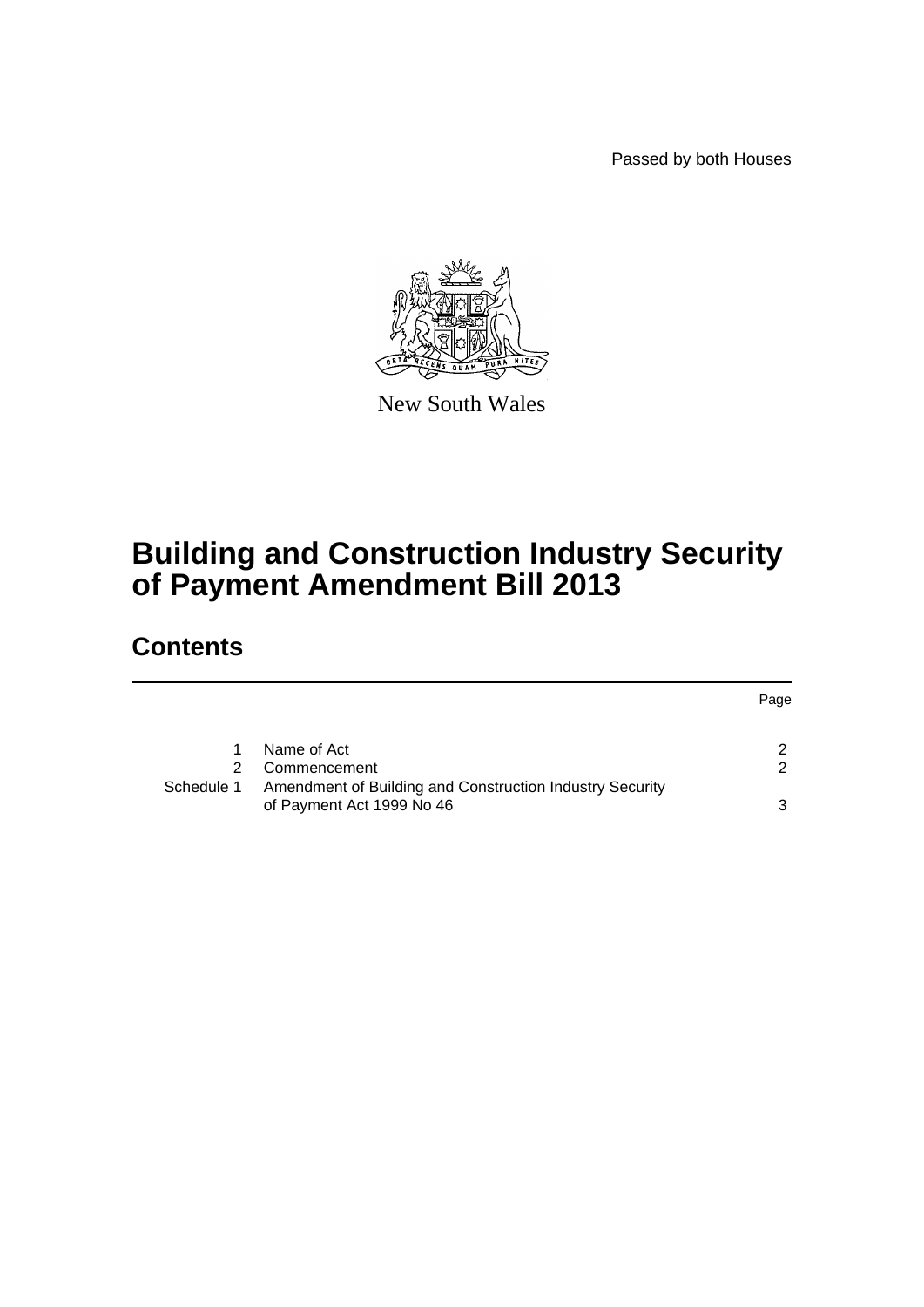*I certify that this public bill, which originated in the Legislative Assembly, has finally passed the Legislative Council and the Legislative Assembly of New South Wales.*

> *Clerk of the Legislative Assembly. Legislative Assembly, Sydney, , 2013*



New South Wales

# **Building and Construction Industry Security of Payment Amendment Bill 2013**

Act No , 2013

An Act to amend the *Building and Construction Industry Security of Payment Act 1999* with respect to the timing of, and other requirements for, payments under construction contracts; and for other purposes.

*I have examined this bill and find it to correspond in all respects with the bill as finally passed by both Houses.*

*Assistant Speaker of the Legislative Assembly.*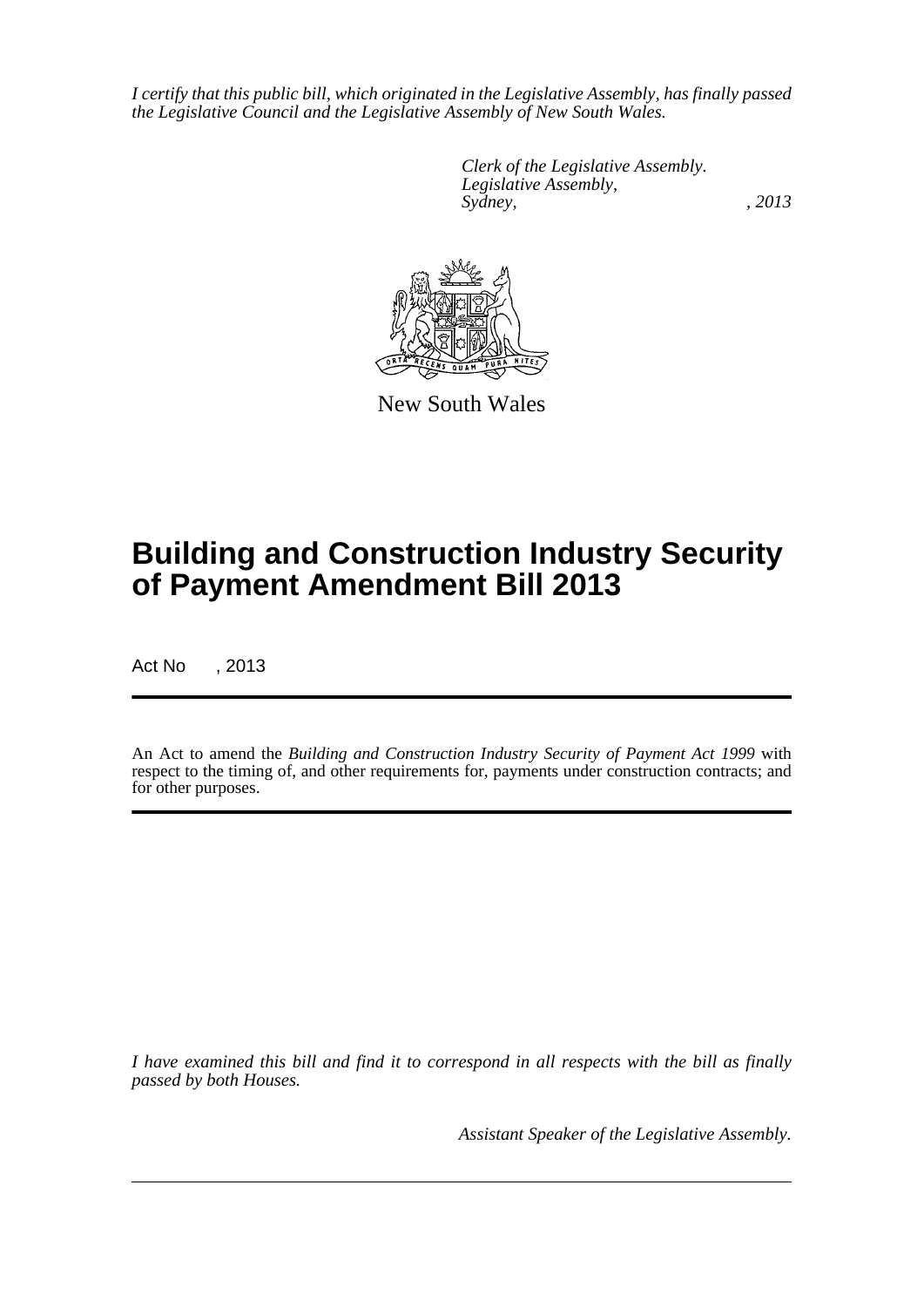Building and Construction Industry Security of Payment Amendment Bill 2013 [NSW]

#### <span id="page-2-0"></span>**The Legislature of New South Wales enacts:**

#### **1 Name of Act**

This Act is the *Building and Construction Industry Security of Payment Amendment Act 2013*.

#### <span id="page-2-1"></span>**2 Commencement**

This Act commences on a day or days to be appointed by proclamation.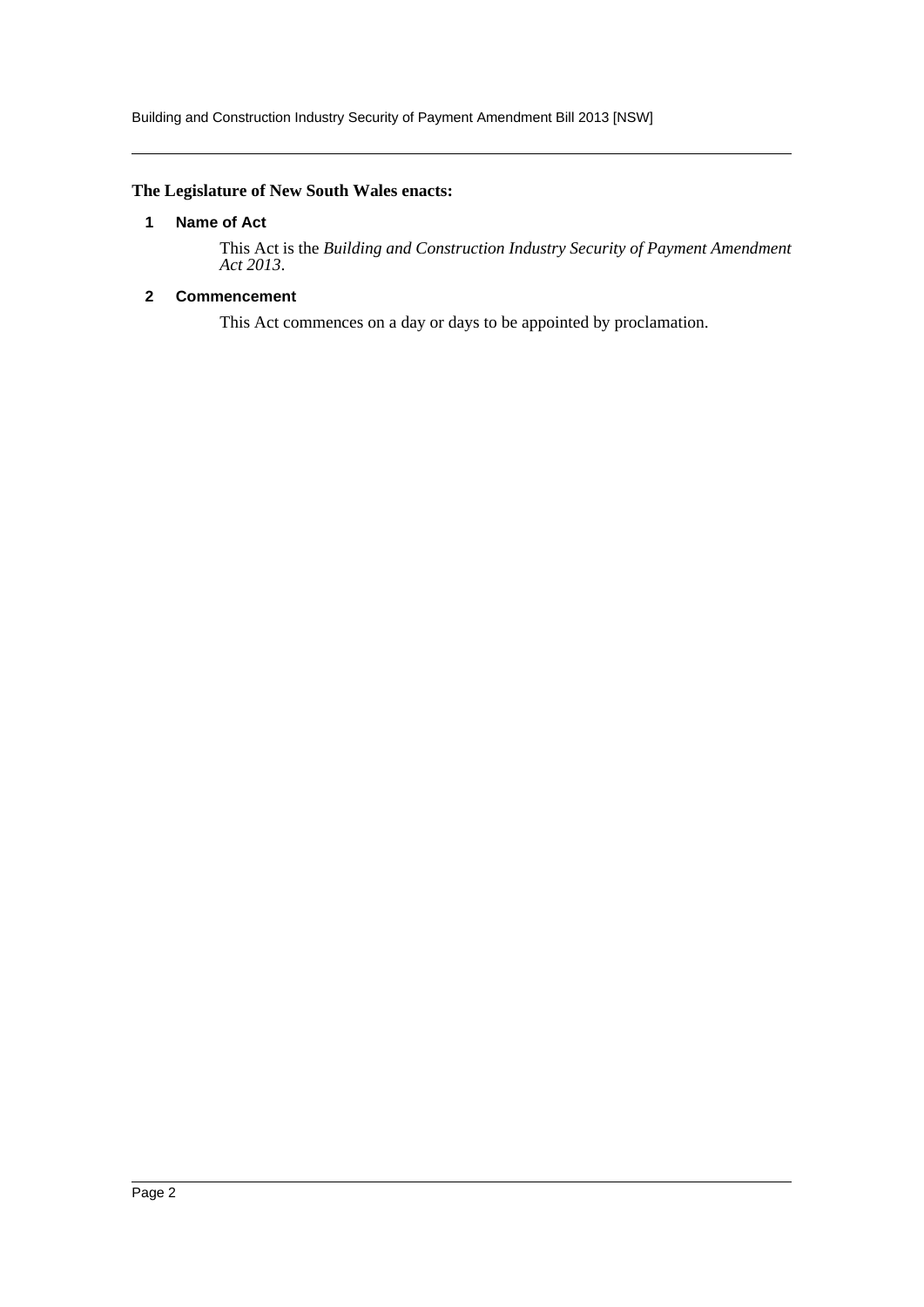### <span id="page-3-0"></span>**Schedule 1 Amendment of Building and Construction Industry Security of Payment Act 1999 No 46**

#### **[1] Section 4 Definitions**

Insert in alphabetical order:

*exempt residential construction contract* means a construction contract specified in section 7 (2) (b) as a construction contract to which this Act does not apply.

*head contractor* means the person who is to carry out construction work or supply related goods and services for the principal under a construction contract (the *main contract*) and for whom construction work is to be carried out or related goods and services supplied under a construction contract as part of or incidental to the work or goods and services carried out or supplied under the main contract.

**Note.** There is no head contractor when the principal contracts directly with subcontractors.

*principal* means the person for whom construction work is to be carried out or related goods and services supplied under a construction contract (the *main contract*) and who is not themselves engaged under a construction contract to carry out construction work or supply related goods and services as part of or incidental to the work or goods and services carried out or supplied under the main contract.

*subcontractor* means a person who is to carry out construction work or supply related goods and services under a construction contract otherwise than as head contractor.

**Note.** A subcontractor's contract can be with the head contractor or (when there is no head contractor) with the principal directly.

#### **[2] Section 4 (2) and (3)**

Insert at the end of section 4:

- (2) A reference in this Act to a contract that is connected with an exempt residential construction contract is a reference to a construction contract to carry out construction work or supply related goods and services as part of or incidental to the work or goods and services carried out or supplied under the exempt residential construction contract.
- (3) Notes included in this Act do not form part of this Act.

#### **[3] Section 11 Due date for payment**

Omit section 11 (1). Insert instead:

- (1) Subject to this section and any other law, a progress payment to be made under a construction contract is payable in accordance with the applicable terms of the contract.
- (1A) A progress payment to be made by a principal to a head contractor under a construction contract becomes due and payable on:
	- (a) the date occurring 15 business days after a payment claim is made under Part 3 in relation to the payment, except to the extent paragraph (b) applies, or
	- (b) an earlier date as provided in accordance with the terms of the contract. **Note.** This Act does not apply to a progress payment to be made by a principal to a head contractor under an exempt residential construction contract. (See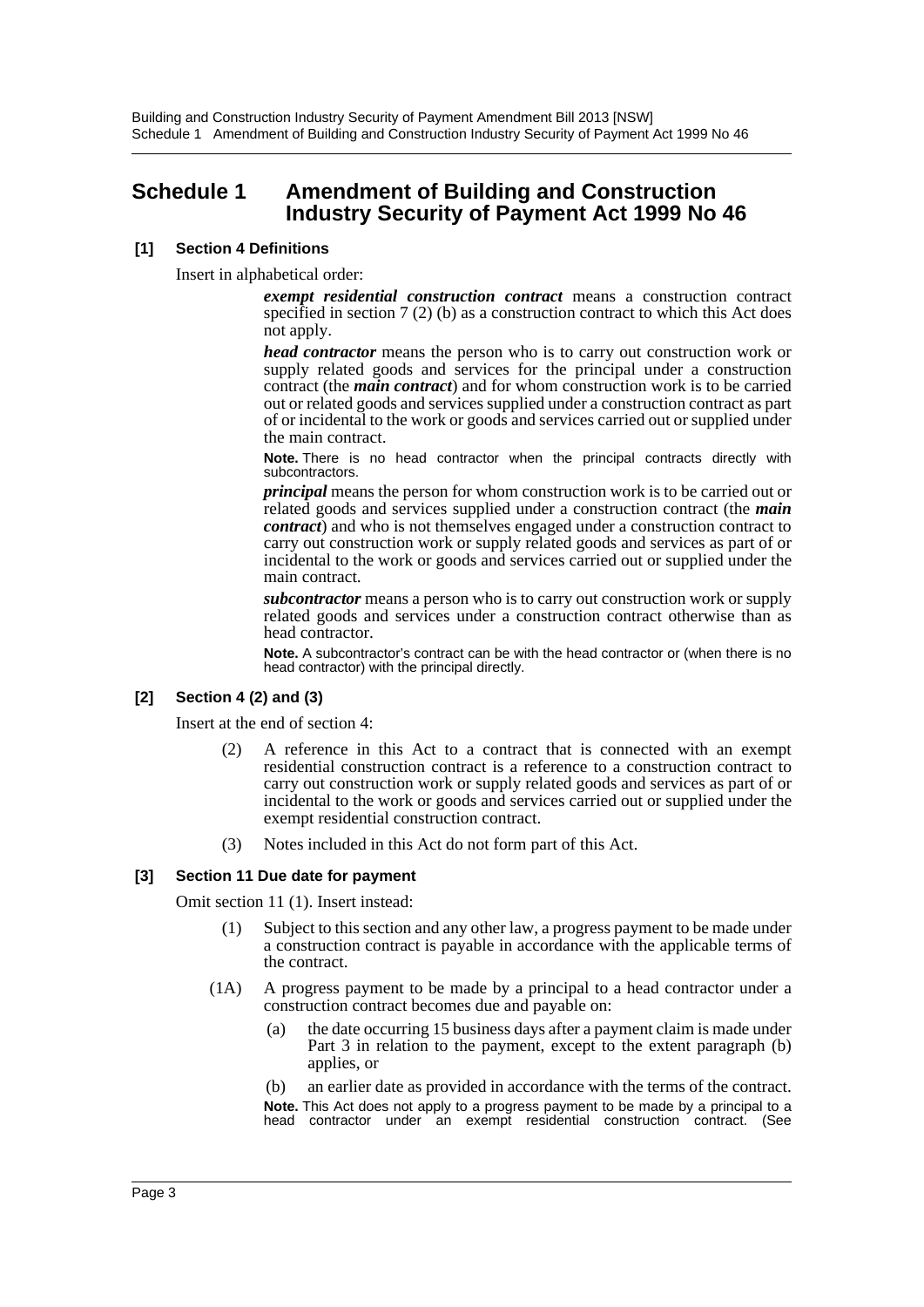section 7 (2) (b).) Subsection (1C) applies to progress payments under a construction contract that is connected with an exempt residential construction contract.

- (1B) A progress payment to be made to a subcontractor under a construction contract (other than a construction contract that is connected with an exempt residential construction contract) becomes due and payable on:
	- (a) the date occurring 30 business days after a payment claim is made under Part 3 in relation to the payment, except to the extent paragraph (b) applies, or
	- (b) an earlier date as provided in accordance with the terms of the contract.
- (1C) A progress payment to be made under a construction contract that is connected with an exempt residential construction contract becomes due and payable:
	- (a) on the date on which the payment becomes due and payable in accordance with the terms of the contract, or
	- (b) if the contract makes no express provision with respect to the matter, on the date occurring 10 business days after a payment claim is made under Part 3 in relation to the payment.

#### **[4] Section 11 (8)**

Insert after section 11 (7):

(8) A provision in a construction contract has no effect to the extent it allows for payment of a progress payment later than the relevant date it becomes due and payable under subsection (1A) or (1B).

#### **[5] Section 12A**

Insert after section 12:

#### **12A Trust account requirements for retention money**

- (1) The regulations may make provision for or with respect to requiring retention money to be held in trust for the subcontractor entitled to the money and requiring the head contractor who holds retention money to pay the money into a trust account (a *retention money trust account*) established and operated in accordance with the regulations.
- (2) The regulations may provide for the trust account into which retention money is to be paid to be a trust account established with a financial institution by the head contractor or a trust account established and operated by the Small Business Commissioner.
- (3) Without limitation, the regulations under this section may include provision for or with respect to the following:
	- (a) the procedures to be followed in connection with the authorisation of payments out of a retention money trust account,
	- (b) the keeping of records in connection with the operation of a retention money trust account and the inspection of those records by the Small Business Commissioner,
	- (c) the resolution of disputes in connection with the operation of a retention money trust account.
- (4) A regulation may create an offence punishable by a penalty not exceeding 200 penalty units for any failure to comply with the requirements of the regulations under this section.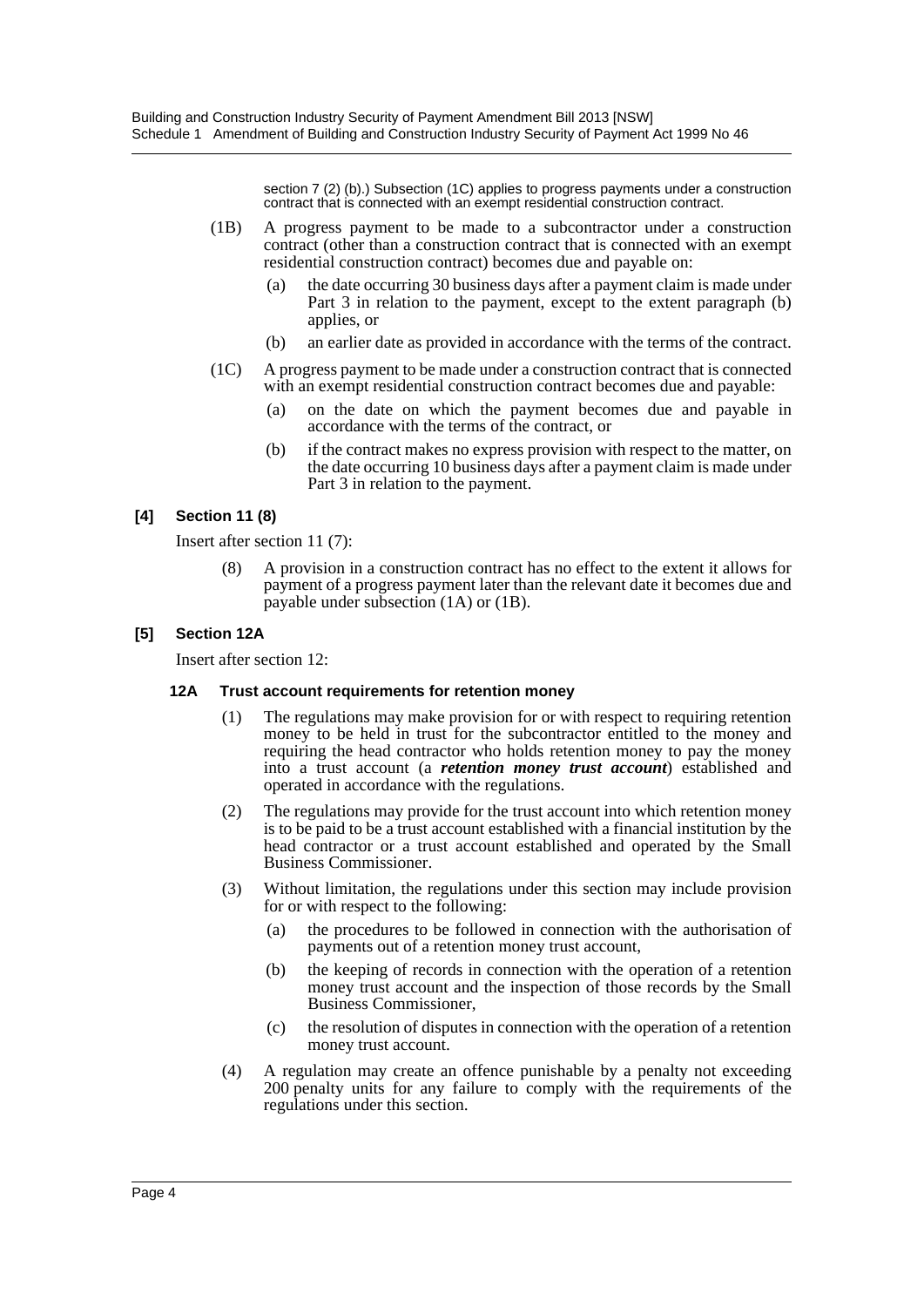(5) In this section, *retention money* means money retained by a head contractor out of money payable by the head contractor to a subcontractor under a construction contract, as security for the performance of obligations of the subcontractor under the contract.

#### **[6] Section 13 Payment claims**

Omit section 13 (2) (c). Insert instead:

if the construction contract is connected with an exempt residential construction contract, must state that it is made under this Act.

#### **[7] Section 13 (7)–(9)**

Insert after section 13 (6):

(7) A head contractor must not serve a payment claim on the principal unless the claim is accompanied by a supporting statement that indicates that it relates to that payment claim.

Maximum penalty: 200 penalty units.

(8) A head contractor must not serve a payment claim on the principal accompanied by a supporting statement knowing that the statement is false or misleading in a material particular in the particular circumstances.

Maximum penalty: 200 penalty units or 3 months imprisonment, or both.

(9) In this section:

*supporting statement* means a statement that is in the form prescribed by the regulations and (without limitation) that includes a declaration to the effect that all subcontractors, if any, have been paid all amounts that have become due and payable in relation to the construction work concerned.

#### **[8] Section 26A Principal contractor can be required to retain money owed to respondent**

Omit "Director-General of the Department of Services, Technology and Administration" from section 26A (2).

Insert instead "Director-General of the Department of Finance and Services".

#### **[9] Sections 36–36B**

Insert after section 35:

#### **36 Investigation of compliance with provisions regarding supporting statements**

- (1) The Director-General of the Department of Finance and Services may, by order in writing, appoint a Public Service employee (an *authorised officer*) for the purpose of investigating compliance with section 13 (7) or (8).
- (2) An authorised officer may, by notice in writing, require a person whom the officer reasonably believes:
	- (a) is or was a head contractor, or
	- (b) is or was employed or engaged by a person whom the officer reasonably believes is or was a head contractor,

to provide the officer with information, and all documents, relating to compliance with section 13 (7) or (8) and in particular relating to the payment of subcontractors by or on behalf of the head contractor in respect of specified construction work.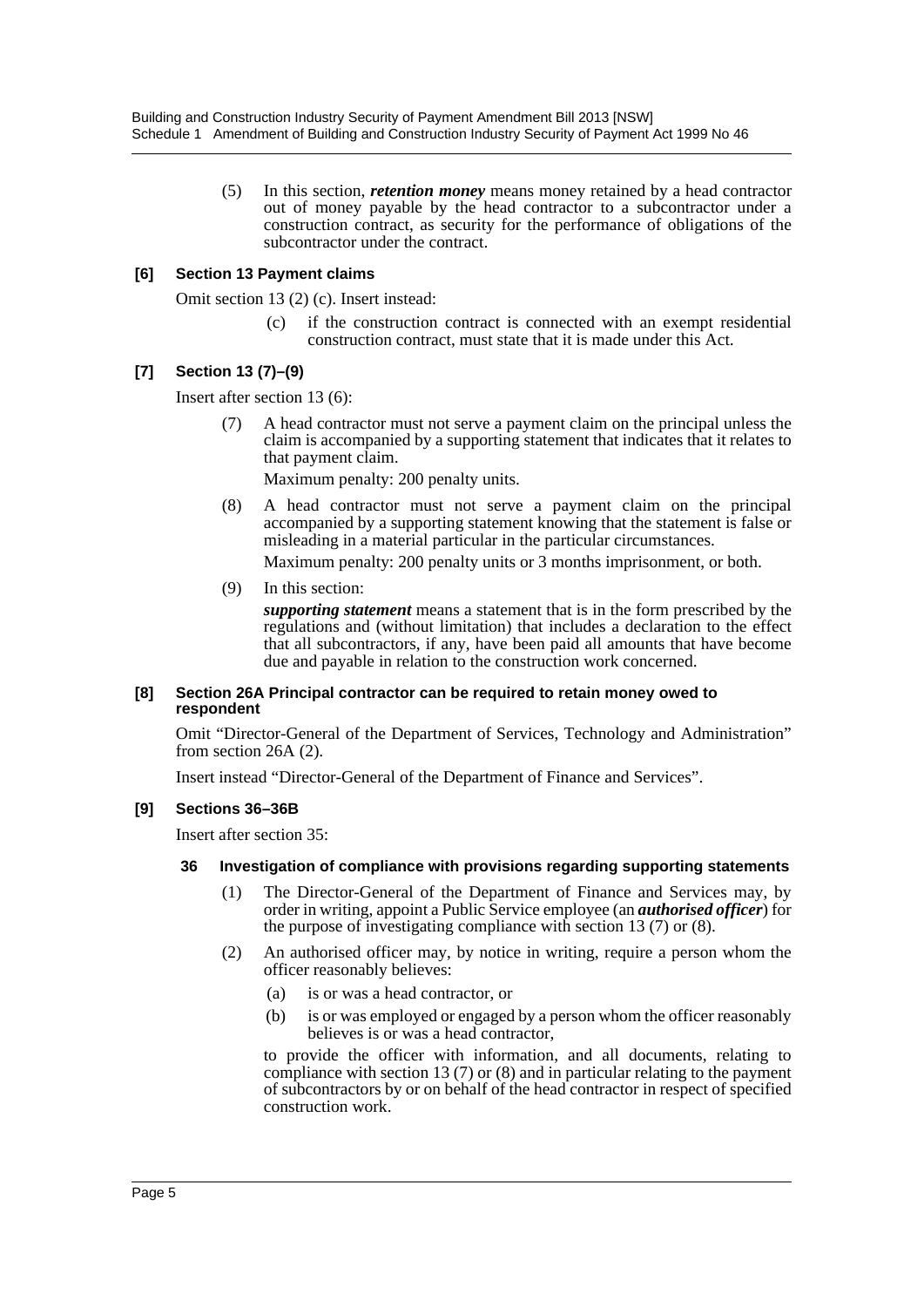- (3) A person must not:
	- (a) refuse or fail to comply with a notice under this section to the extent that the person is capable of complying with it, or
	- (b) in purported compliance with such a notice, provide information or a document knowing that the information or document is false or misleading in a material particular.

Maximum penalty: 200 penalty units or 3 months imprisonment, or both.

(4) A person is not excused from providing information or a document in response to a notice under this section on the ground that the information or document may tend to incriminate the head contractor.

#### **36A Dealing with documents produced**

- (1) An authorised officer may inspect a document produced in response to a notice under section 36 and may make copies of, or take extracts from, the document.
- (2) An authorised officer may:
	- (a) take possession, and
	- (b) retain possession for as long as is necessary for the purposes of this Act,

of a document produced in response to a notice under section 36, if the person otherwise entitled to possession of the document is supplied, as soon as practicable, with a copy certified by an officer to be a true copy.

- (3) A certified copy provided under subsection (2) is receivable in all courts as if it were the original.
- (4) Until a certified copy of a document is provided under subsection (2), the person having possession of the document must, at such times and places as he or she thinks appropriate, permit:
	- (a) the person otherwise entitled to possession of the document, or
	- (b) a person authorised by the person so entitled,

to inspect the document and make copies of, or take extracts from, the document.

#### **36B Preservation of secrecy**

- (1) A person engaged in the administration of this Act must not:
	- (a) in the course of that administration, disclose to another person so engaged any information or the contents of any document provided in response to a notice under section 36 without informing the other person that the information or document was so provided, or
	- (b) otherwise than in the course of that administration, disclose any such information or contents to any person without the written permission of the Director-General of the Department of Finance and Services given in relation to the disclosure.

Maximum penalty: 200 penalty units.